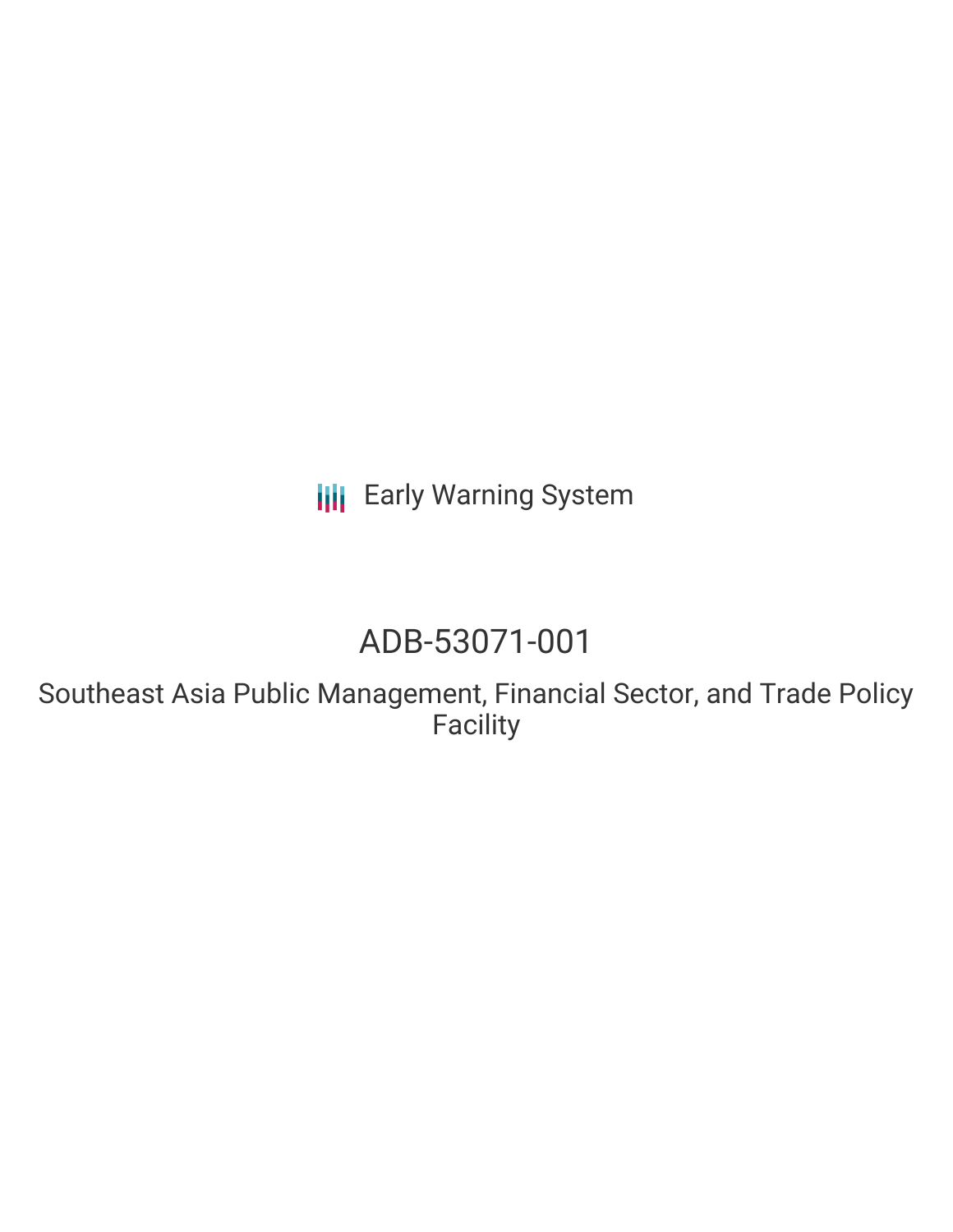

### **Quick Facts**

| <b>Countries</b>               | Cambodia, Laos, Myanmar, Philippines, Vietnam      |
|--------------------------------|----------------------------------------------------|
| <b>Financial Institutions</b>  | Asian Development Bank (ADB)                       |
| <b>Status</b>                  | Active                                             |
| <b>Bank Risk Rating</b>        | U                                                  |
| <b>Voting Date</b>             | 2019-06-28                                         |
| <b>Sectors</b>                 | Finance, Industry and Trade, Technical Cooperation |
| <b>Investment Type(s)</b>      | Fund                                               |
| <b>Investment Amount (USD)</b> | $$3.00$ million                                    |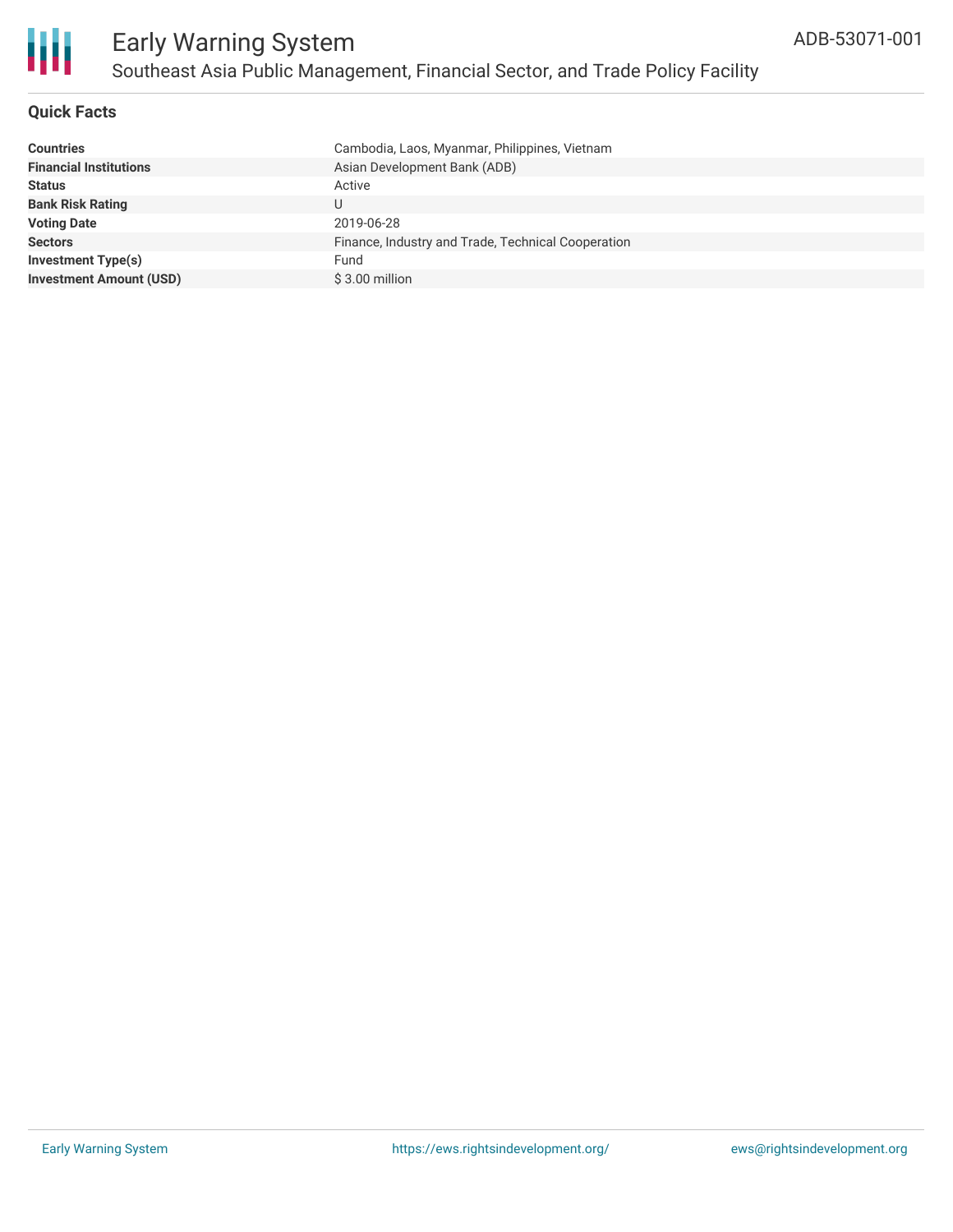



### **Project Description**

According to the bank website, "The transaction technical assistance (TA) facility will provide technical support, capacity building, and policy advice to prepare a series of ensuing programs and projects to strengthen public management, financial sector, and trade policies in the Southeast Asian developing member countries (DMCs) of the Asian Development Bank (ADB) during 2019-2022. The TA facility will combine supports for policy and reform actions required by the Southeast Asian DMCs to prepare various policy-based and project loans during 2019-2021. The TA facility, therefore, enables ADB to strengthen its engagement with policies and reforms in the Southeast Asian DMCs, thereby strengthening results and outcomes of the reforms, catalyzing resources needed for development, strengthening ADB's knowledge services and support to the DMCs, and improving ADB''s response to client needs with respect to policy designs, capacity building, and knowledge management."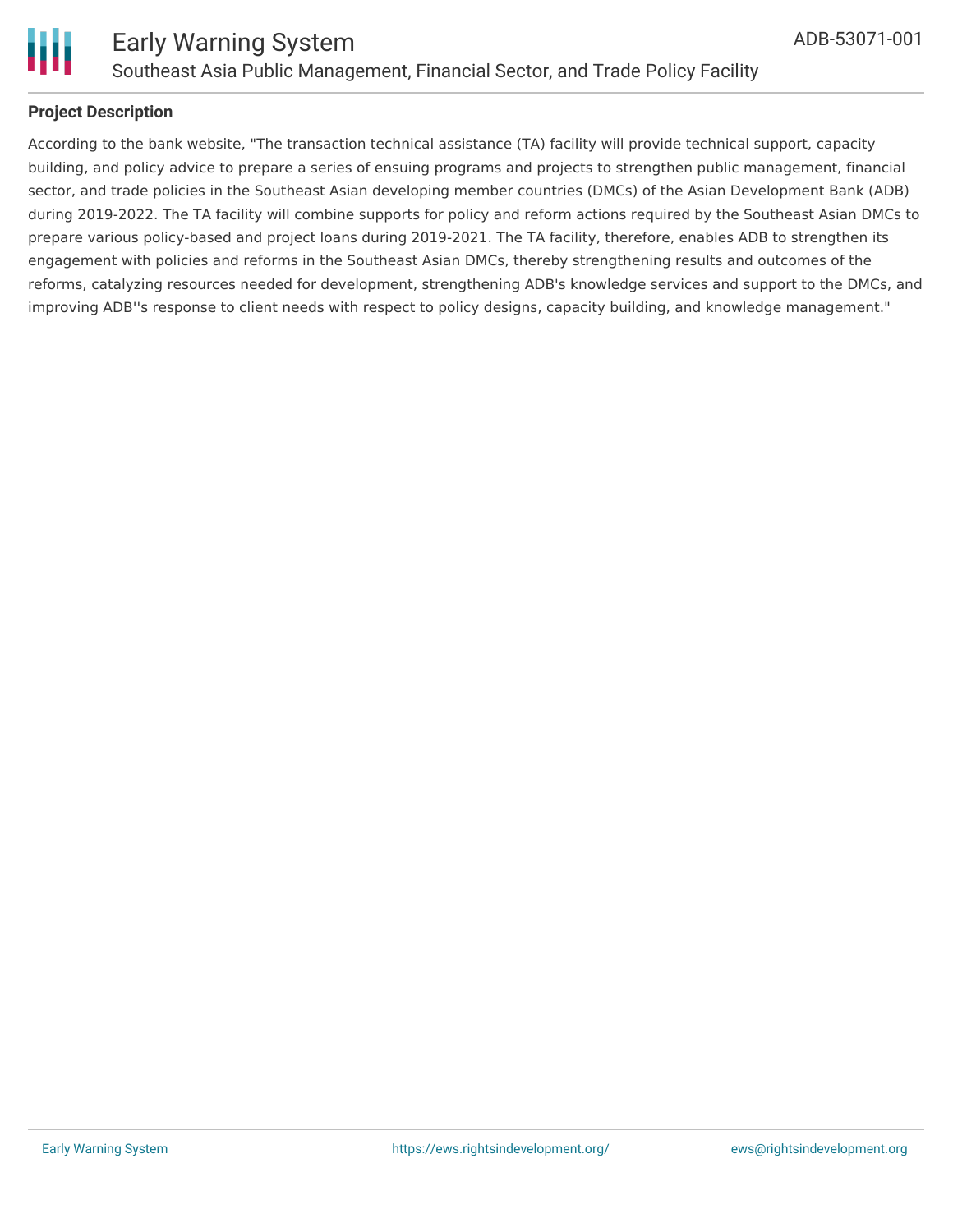

### Early Warning System Southeast Asia Public Management, Financial Sector, and Trade Policy Facility

### **Investment Description**

Asian Development Bank (ADB)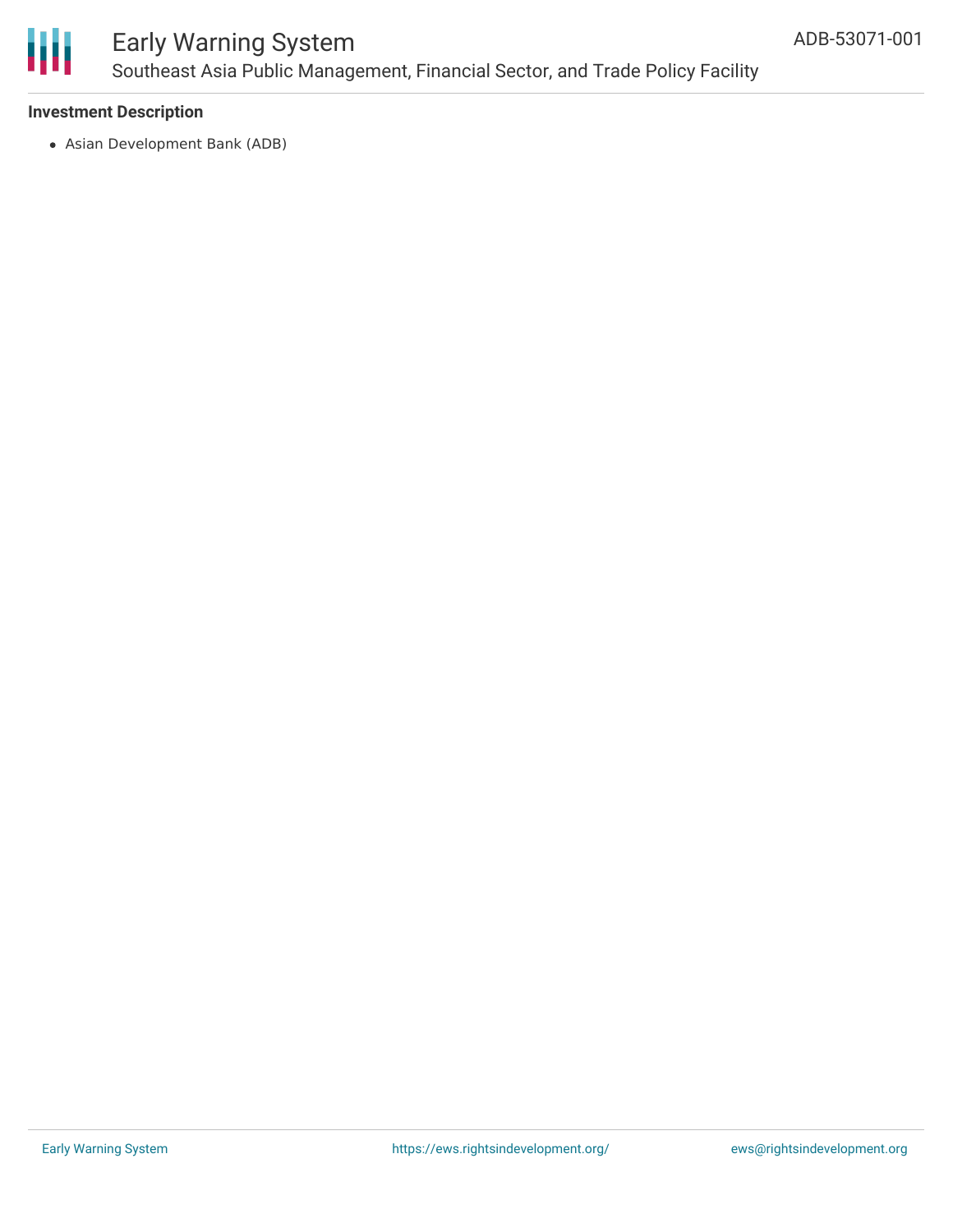

### Early Warning System Southeast Asia Public Management, Financial Sector, and Trade Policy Facility

### **Contact Information**

Responsible ADB Officer Aekapol Chongvilaivan Responsible ADB Department Southeast Asia Department Responsible ADB Division Public Management, Financial Sector and Trade Division, SERD Executing Agencies Asian Development Bank 6 ADB Avenue, Mandaluyong City 1550, Philippines

#### **ACCOUNTABILITY MECHANISM OF ADB**

The Accountability Mechanism is an independent complaint mechanism and fact-finding body for people who believe they are likely to be, or have been, adversely affected by an Asian Development Bank-financed project. If you submit a complaint to the Accountability Mechanism, they may investigate to assess whether the Asian Development Bank is following its own policies and procedures for preventing harm to people or the environment. You can learn more about the Accountability Mechanism and how to file a complaint at: http://www.adb.org/site/accountability-mechanism/main